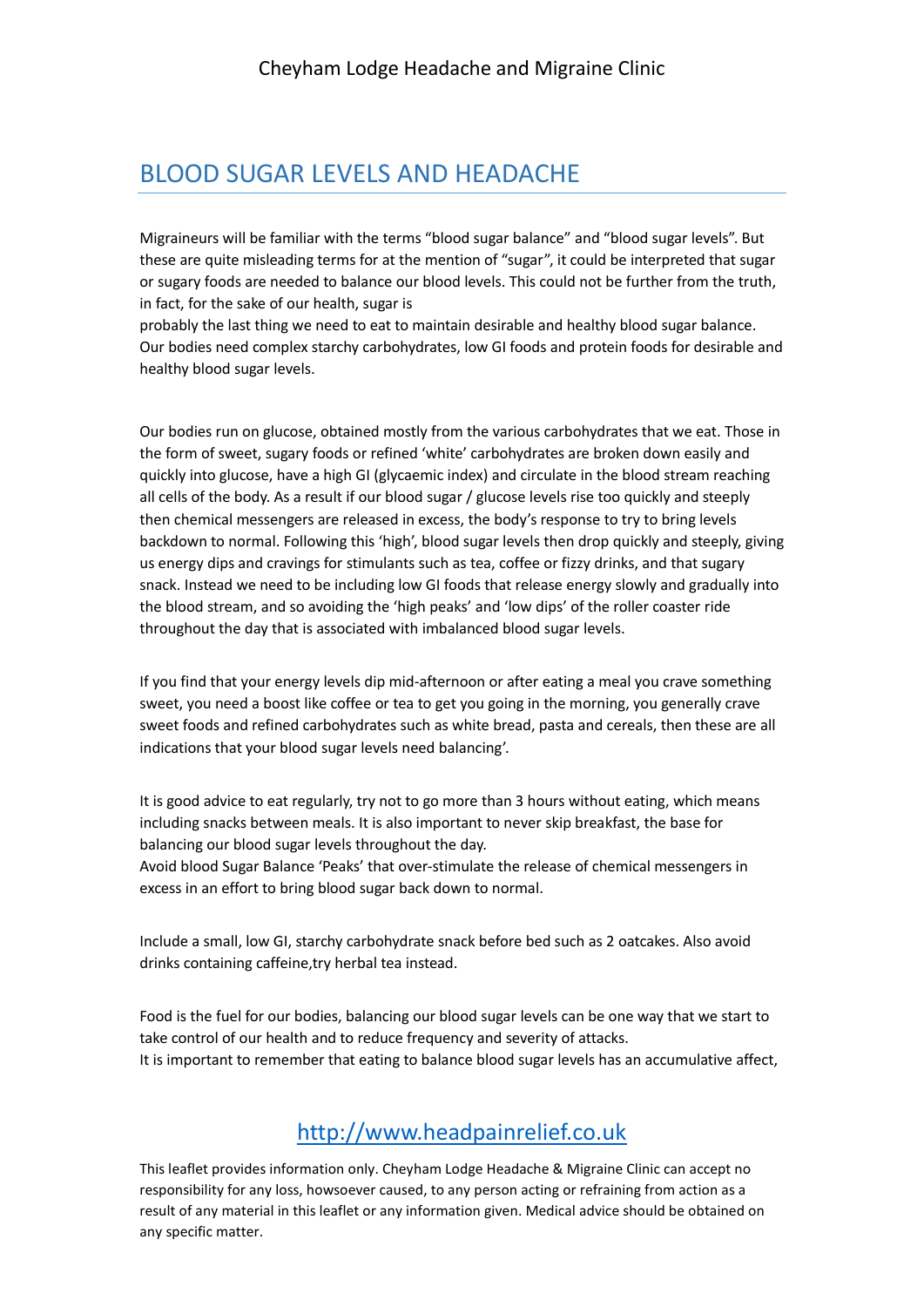and it can take several days before a real difference can be felt. Life is for living, and once changes to your diet show a positive improvement, then adopt the 80 / 20 principle, which allows for treats and social occasions.

When implementing any changes to your usual dietary regime, do so slowly and with caution, as otherwise this can be a trigger in itself for a migraine attack.

10 top tips to balance blood sugar levels:

- 1. Reduce or avoid sugar and sugary foods
- 2. Replace refined carbohydrates with whole grain alternatives
- 3. Eat regularly at least every 3 hours and include protein foods with each meal
- 4. Never skip breakfast include protein and complex starchy carbohydrates
- 5. Have a small complex carbohydrate snack before bed
- 6. Reduce or avoid stimulants such as tea, coffee and fizzy drinks
- 7. Drink enough water
- 8. Balance complex and starchy carbohydrates with protein (e.g.chicken, fish, eggs, vegetable proteins such as beans, lentils and chickpeas)
- 9. Include balance and variety in your diet
- 10. MAKE ANY CHANGES TO YOUR DIET SLOWLY AND GRADUALLY!

A word about stress: stress releases adrenalin, which then instructs glucose levels to rise, and will impact on blood sugar levels. If stress is a problem for you then do something that you enjoy every day and include exercise to enhance feelings of well-being. Low GI snack ideas:

- Hummus with fresh crudités
- Nut butter with oatcakes
- Apple or pear with  $4 6$  natural nuts like walnuts, cashews or almonds (not salted & roasted)
- Boiled egg and whole grain crispbread
- Small handful of toasted sunflower and pumpkin seeds
- Natural 'live' bio yoghurt with fresh berries

TOP TIP – carry a healthy balanced, low sugar snack bar like Lyme Regis'Seven seeds and nut bar'

## http://www.headpainrelief.co.uk

This leaflet provides information only. Cheyham Lodge Headache & Migraine Clinic can accept no responsibility for any loss, howsoever caused, to any person acting or refraining from action as a result of any material in this leaflet or any information given. Medical advice should be obtained on any specific matter.